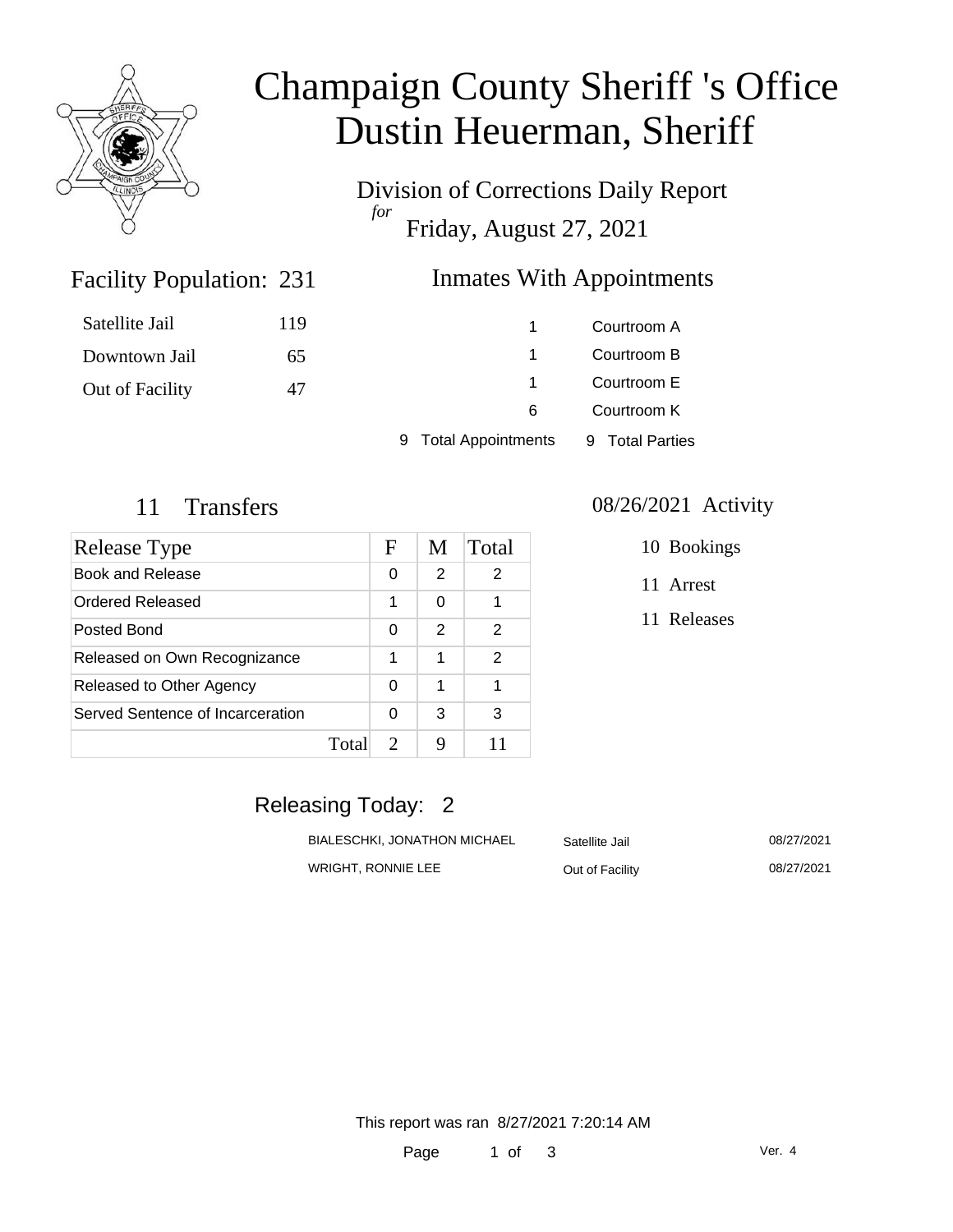

# Champaign County Sheriff 's Office Dustin Heuerman, Sheriff

Division of Corrections Daily Report *for* Friday, August 27, 2021

### Custody Status Count

- Civil Sentenced CCCC 1
- Electronic Home Dentention 15
	- Felony Arraignment 9
		- Felony Other 4
	- Felony Pre-Sentence 4
		- Felony Pre-Trial 143
	- Felony Pre-Trial DUI 1
	- Felony Sentenced CCSO 10
	- Felony Sentenced IDOC 24
		- Misdemeanor Pre-Trial 3
			- Petition to Revoke 2
			- Remanded to DHS 13
				- Traffic Pre-Trial 1
	- Traffic Sentenced CCSO 1
		- Total 231

This report was ran 8/27/2021 7:20:14 AM